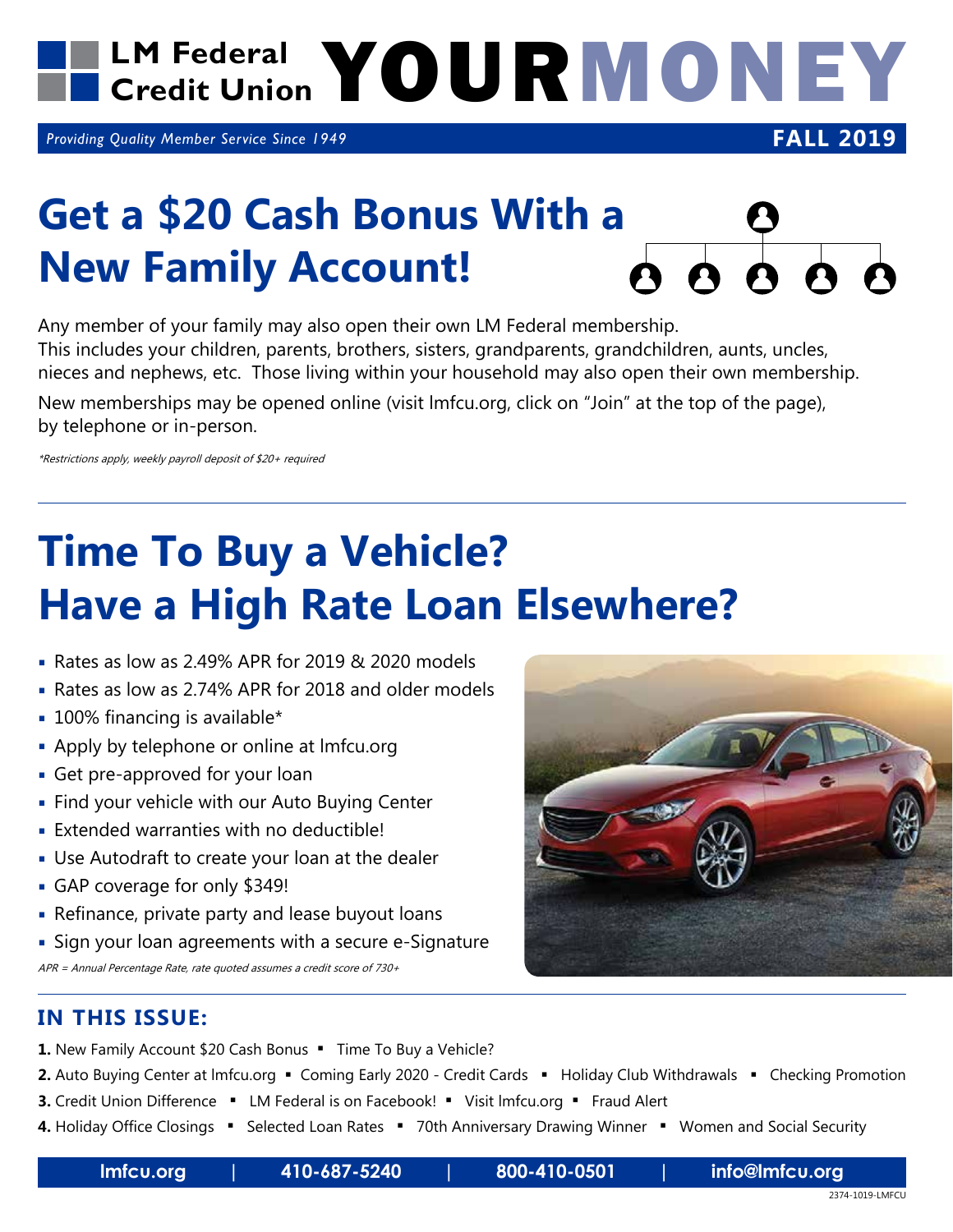## **Auto Buying Center at lmfcu.org!**

- Dealer network listing more than 4 million new & used vehicles
- **Easy to use vehicle search tools**
- Vehicle features list, photos, recall history & more
- "Side-by-Side" vehicle comparison tool, (up to 5-comparisons)
- **Create a free account and save your vehicle searches**
- **Trade-in and used retail values\***
- Carfax reports and "Price Advisor", getting a fair price?
- Works with any mobile device, no mobile app needed



## **Coming Early 2020: Credit Cards**

#### **We plan to begin offering credit cards in early 2020.**

Our program will include;

- **Pay 0% for the first 6-months**
- **No annual or over limit fees**
- Rates as low as 7.9% Annual Percentage Rate
- Rewards program

**Watch for future information with further details.**



### **Holiday Club Withdrawals**

You may make your annual holiday club account withdrawals anytime between October 1st and December 16th by contacting a Member Service Representative. Two penalty free withdrawals are permitted.

A holiday club is a separate savings account to save for annual holiday expenses.

Deposit options include payroll deduction or an automatic weekly or monthly account transfer.

You may open a club account by telephone or online at lmfcu.org.

## **Unhappy With Your Checking Elsewhere?**



Switching your account to the Credit Union is easier than you might think. We have a switch kit that will help you transfer all of your deposit, withdrawal, bill payment and other features to your new account.

**You will receive bonus\* of up to \$100 bonus** if you open a new checking account with direct deposit and a VISA Check Card. **Services include:**

- 
- eStatements Online & Mobile Banking Internet Bill Pay
	-
- CardNav Mobile app Mobile Deposit Mobile Wallet
- 
- 

\*Restrictions apply, \$50 bonus for Free Checking, \$100 bonus with Regular Checking.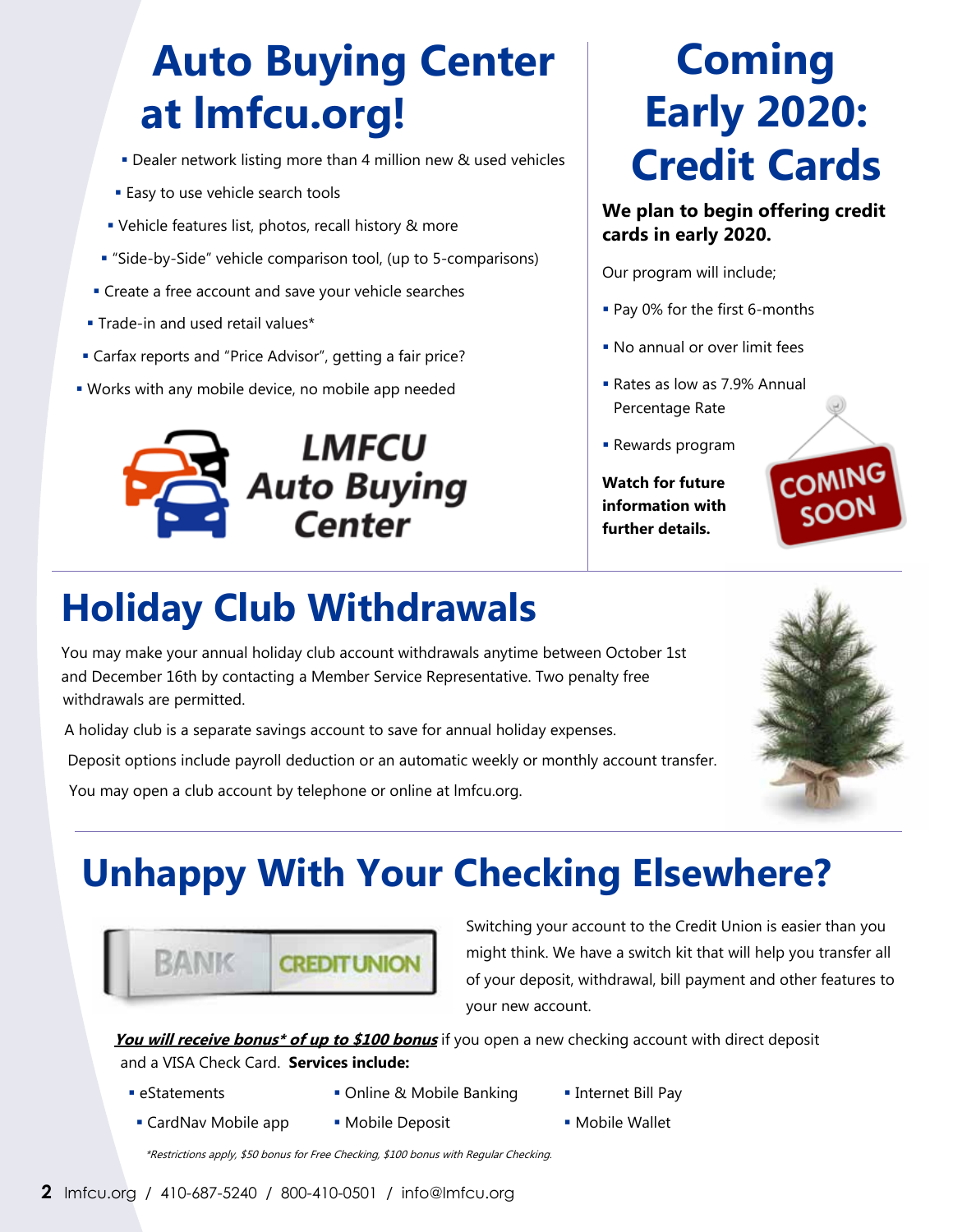## **Credit Union Difference**

A member who typically doesn't overdraft their checking account has an overdraft - we call the member to verify the item is authorized and to provide an opportunity to deposit funds to cover the overdraft.



# **Saving For a Rainy Day**

Financial advisors recommend that you maintain 3 to 6 months of your monthly bills in savings.

Build up your savings with a payroll deposit to your LM Federal account(s).





# **LM Federal is on Facebook!**

### **Follow us for updates such as:**

- **Credit Union News**
- **Special Offers & Deals**
- **Fraud Prevention Info.**
- **Other Consumer Advice**

Give us a like and keep up to date with LMFCU news!

**www.facebook.com/LMFederalCreditUnion**

# **Visit LMFCU.ORG**

#### **Our site address is lmfcu.org to emphasize our not-for-profit status.**

- **Easy navigation and expanded content**
- **Consumer advice and education**
- **Ouick site search feature**
- **Accommodates tablets and smart phones**
- **Integrated online banking login**
- **Online applications** for new loans and accounts



## **Fraud Alert!**

Ignore any telephone calls from someone pretending to be from the U.S. government who states that your social security number has been compromised. They may also tell you that fraudulent accounts have been opened.

**THE CALL IS A SCAM! Hang up!**